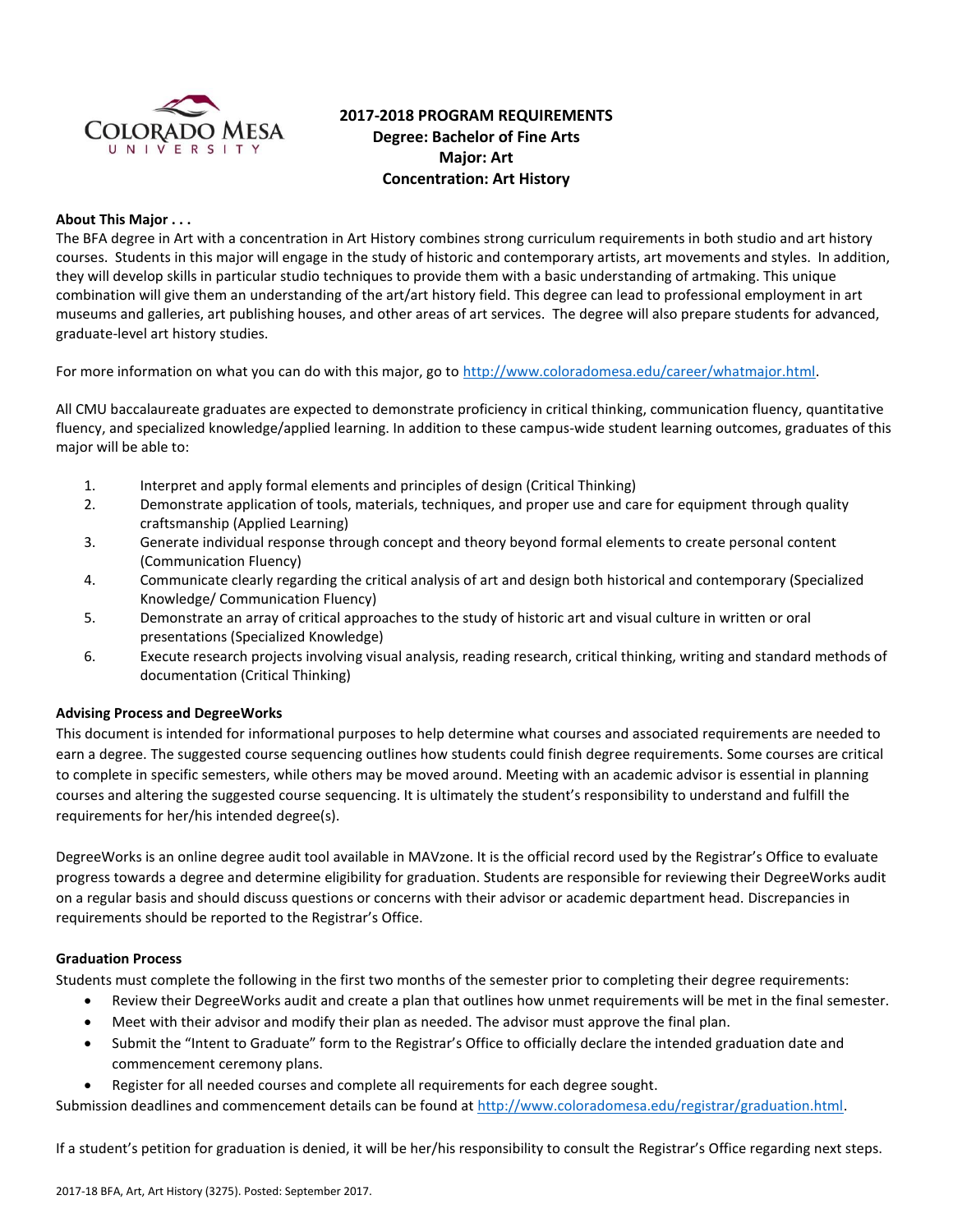# **INSTITUTIONAL DEGREE REQUIREMENTS**

The following institutional degree requirements apply to all CMU baccalaureate degrees. Specific programs may have different requirements that must be met in addition to institutional requirements.

- 120 semester hours minimum.
- Students must complete a minimum of 30 of the last 60 hours of credit at CMU, with at least 15 semester hours in major discipline courses numbered 300 or higher.
- 40 upper-division credits (an alternative credit limit applies to the Bachelor of Applied Science degree).
- 2.00 cumulative GPA or higher in all CMU coursework.
- A course may only be used to fulfill one requirement for each degree/certificate.
- No more than six semester hours of independent study courses can be used toward the degree.
- Non-traditional credit, such as advanced placement, credit by examination, credit for prior learning, cooperative education and internships, cannot exceed 30 semester credit hours for a baccalaureate degree; A maximum of 15 of the 30 credits may be for cooperative education, internships, and practica.
- Pre-collegiate courses (usually numbered below 100) cannot be used for graduation.
- Capstone exit assessment/projects (e.g., Major Field Achievement Test) requirements are identified under Program-Specific Degree Requirements.
- The Catalog Year determines which program sheet and degree requirements a student must fulfill in order to graduate. Visit with your advisor or academic department to determine which catalog year and program requirements you should follow.
- See "Requirements for Undergraduate Degrees and Certificates" in the catalog for a complete list of graduation requirements.

# **PROGRAM-SPECIFIC DEGREE REQUIREMENTS**

- 3.00 cumulative GPA or higher in all foundation and art major courses.
- Minimum grade of "C" in all foundation and art major courses.
- No more than 6 semester hours of independent study courses can be used toward the degree.
- Additional fees are required throughout the art program for materials.
- KINA Activity courses can NOT be used to fulfill general elective credit requirements.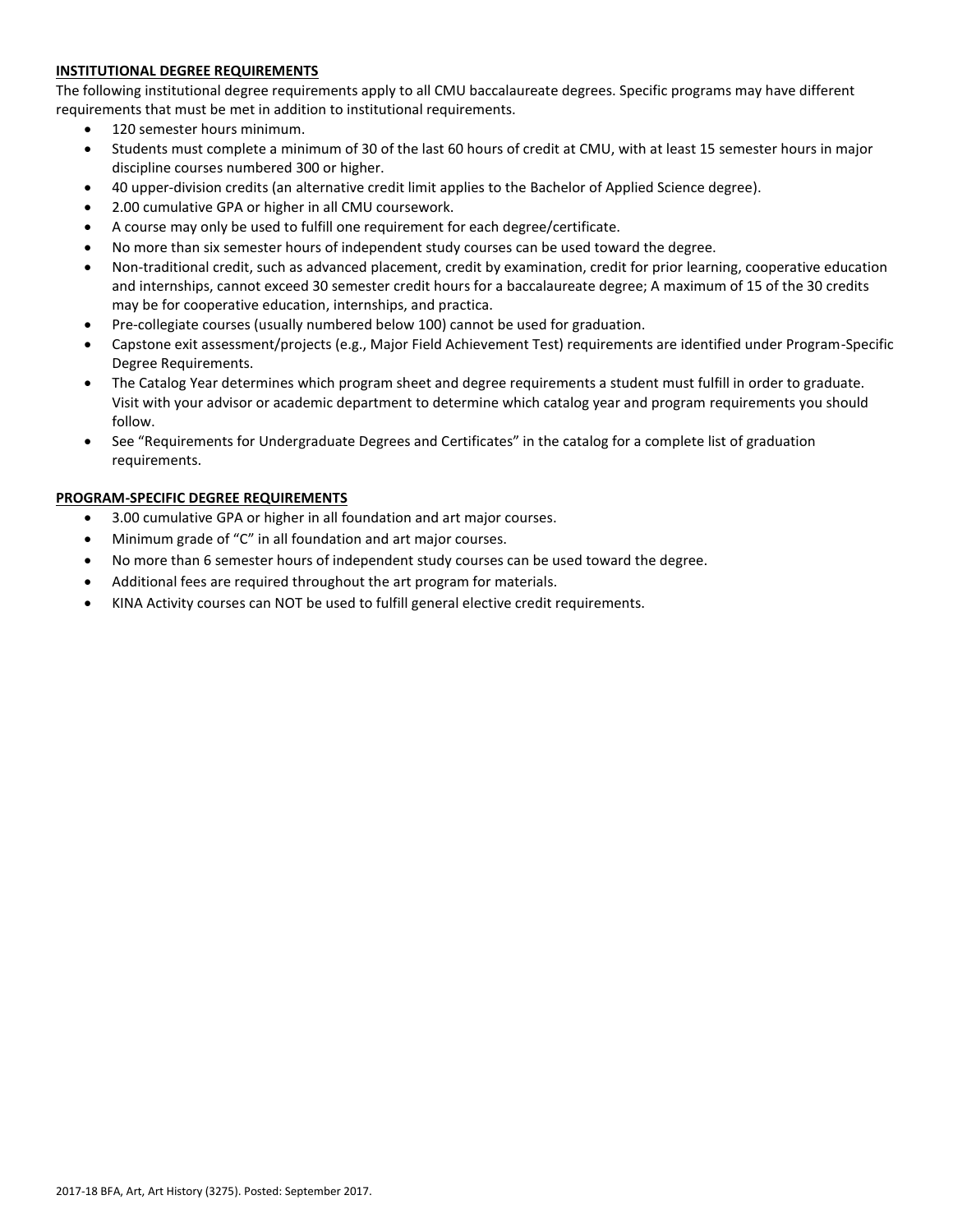# **ESSENTIAL LEARNING REQUIREMENTS** (31 semester hours)

See the current catalog for a list of courses that fulfill the requirements below. If a course is an Essential Learning option and a requirement for your major, you must use it to fulfill the major requirement and make a different selection for the Essential Learning requirement.

**English** (6 semester hours, must receive a grade of "C" or better and must be completed by the time the student has 60 semester hours.)

- ENGL 111 English Composition (3)
- $\Box$  ENGL 112 English Composition (3)

**Mathematics** (3 semester hours, must receive a grade of "C" or better, must be completed by the time the student has 60 semester hours.)

MATH 110 - College Mathematics (3) or higher

#### **Humanities** (3 semester hours)

 $\Box$  Select one Humanities course (3)

#### **Social and Behavioral Sciences** (6 semester hours)

- $\Box$  Select one Social and Behavioral Sciences course (3)
- $\Box$  Select one Social and Behavioral Sciences course (3)

## **Natural Sciences** (7 semester hours, one course must include a lab)

- $\square$  Select one Natural Sciences course (3)
- $\Box$  Select one Natural Sciences course with a lab (4)

## **History** (3 semester hours)

 $\Box$  Select one History course (3)

## **Fine Arts** (3 semester hours)

 $\Box$  Select one Fine Arts course (3)

#### **OTHER LOWER-DIVISION REQUIREMENTS**

**Wellness Requirement** (2 semester hours)

- $\Box$  KINE 100 Health and Wellness (1)
- $\Box$  Select one Activity course (1)

# **Essential Learning Capstone** (4 semester hours)

Essential Learning Capstone must be taken after completion of the Essential Learning English and Mathematics requirements, and when a student has earned between 45 and 75 hours.

- ESSL 290 Maverick Milestone (3)
- $\square$  ESSL 200 Essential Speech (1)

**FOUNDATION COURSES** (15 semester hours, must maintain a cumulative 3.0 GPA, minimum grade of "C" is required in each course.)

- ARTE 101 Two-Dimensional Design (3)
- ARTE 102 Three-Dimensional Design (3)
- $\Box$  ARTE 118 History of Art, Prehistory to Renaissance (3)
- ARTE 119 History of Art, Renaissance to Present (3)
- $\Box$  ARTS 151 Foundation Drawing I (3)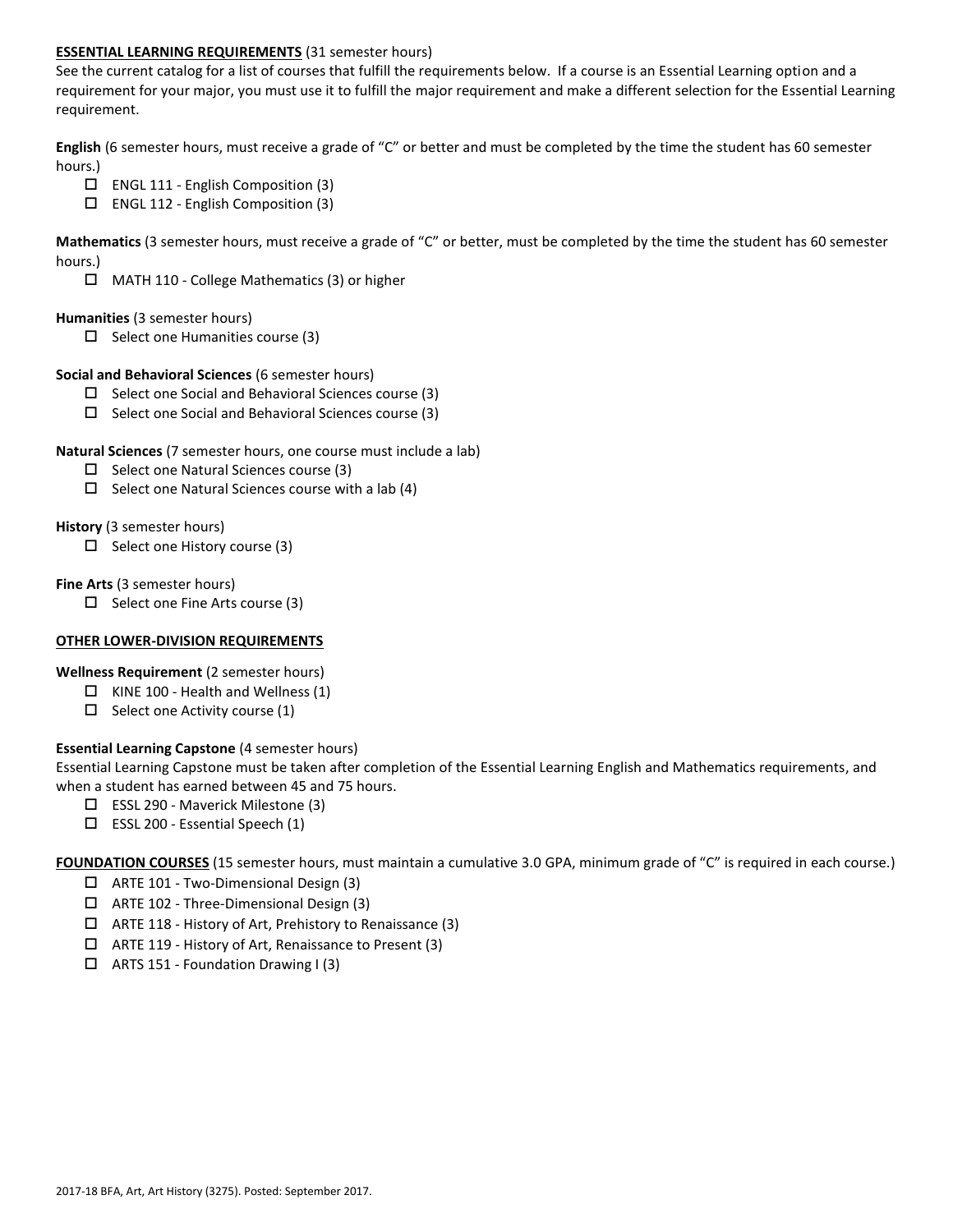**BFA: ART, ART HISTORY REQUIREMENTS** (60 semester hours, must maintain a cumulative 3.0 GPA, minimum grade of "C" is required in each course.)

**Art Specialization** (9 semester hours)

- ARTH 220 History of Modern Art (3)
- ARTS 152 Foundation Drawing II (3)
- ARTE 294 Sophomore Seminar (3)

**Art History** (24 semester hours, 300- or 400-Level)

| □  | ARTH<br><u> 1980 - Johann Barn, fransk politik (d. 1980)</u>                                                                 |  |
|----|------------------------------------------------------------------------------------------------------------------------------|--|
| п  | ARTH                                                                                                                         |  |
| □  |                                                                                                                              |  |
| □  | ARTH<br><u> 1989 - Johann Barn, amerikan bernama di sebagai bernama di sebagai bernama di sebagai bernama di sebagai ber</u> |  |
| □  |                                                                                                                              |  |
| □  |                                                                                                                              |  |
| П  |                                                                                                                              |  |
| П. | ARTH 400 - Criticism and Research (3)                                                                                        |  |
|    | Art Studio 200-Level (9 semester hours of ARTS or ARTT 200-Level courses)                                                    |  |
| □  |                                                                                                                              |  |
| □  | <u> 1989 - Johann Harry Harry Harry Harry Harry Harry Harry Harry Harry Harry Harry Harry Harry Harry Harry Harry</u>        |  |
| п  | <u> 1980 - John Stone, Amerikaansk politiker († 1908)</u>                                                                    |  |
| □  | Art Studio 300-Level (9 semester hours of ARTS or ARTT 300-Level courses)                                                    |  |
| □  | <u> 1980 - Johann Barn, mars ann an t-Alban ann an t-Alban ann an t-Alban ann an t-Alban ann an t-Alban ann an t-</u>        |  |
| п  |                                                                                                                              |  |
|    | Art Studio 400-Level (3 semester hours of ARTS or ARTT 400-Level courses)                                                    |  |
| □  |                                                                                                                              |  |
|    | Foreign Language Requirement (6 semester hours)                                                                              |  |
| □  | Two consecutive classes in the same foreign language. FLAS 114 & 115 and FLSL 11 & 112 will NOT fulfill this requirement.    |  |

**GENERAL ELECTIVES** (All college level courses appearing on your final transcript, not listed above that will bring your total semester hours to 120 hours. 8 semester hours, 4 hours of upper division credit will be needed. Excludes KINA Activity courses. ARTE 499 is a possible elective.)

 $\Box$